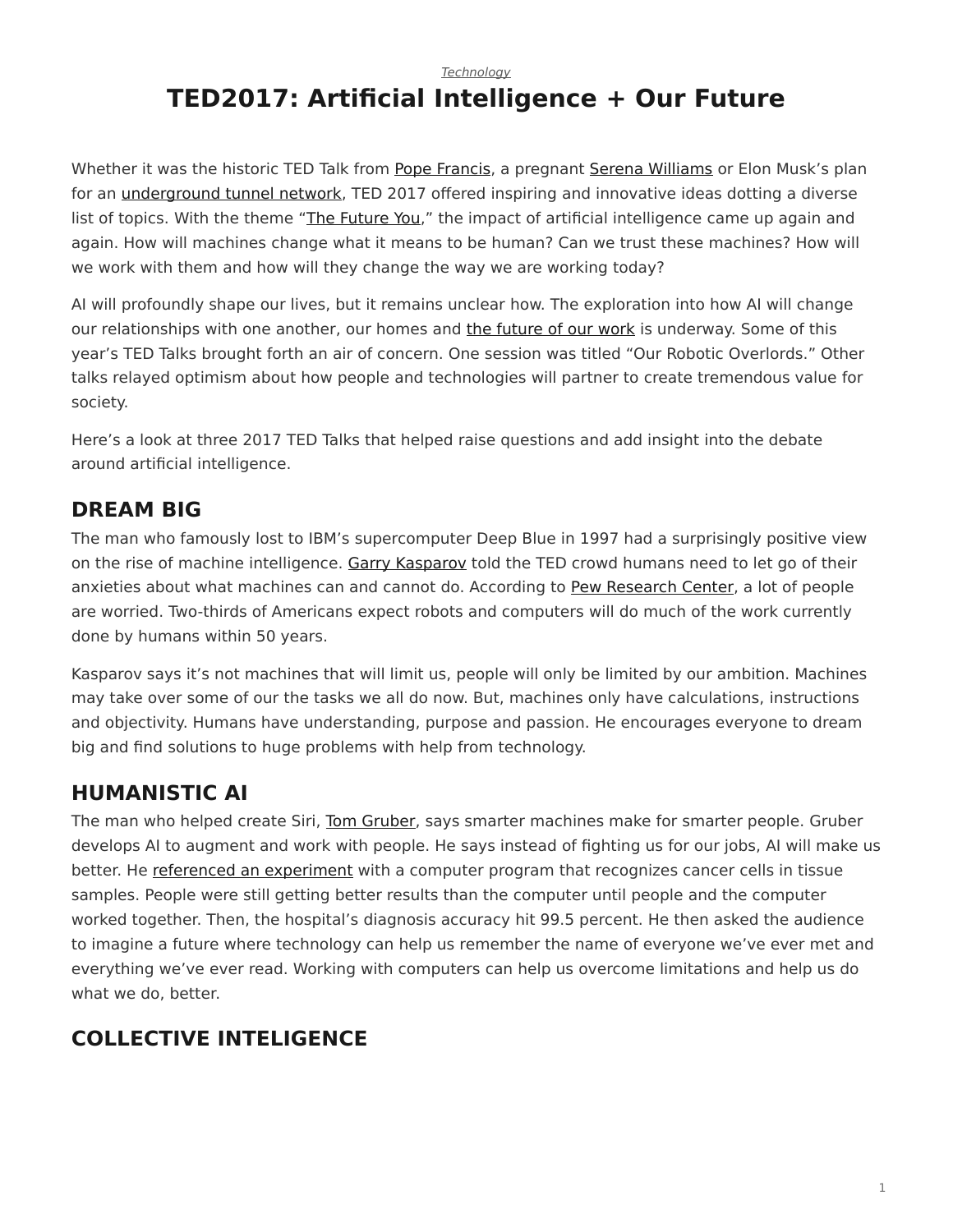Much of the discussion around AI is about the creation of one robot and how it compares to one human. But, imagine if we could harness the power of the kind of collective thinking we find in nature. [Radhika](http://blog.ted.com/harnessing-the-intelligence-of-the-collective-radhika-nagpal-speaks-at-ted2017/) [Nagpal](http://blog.ted.com/harnessing-the-intelligence-of-the-collective-radhika-nagpal-speaks-at-ted2017/) has spent her life studying collective intelligence systems such as a school of fish that move as one instead of hundreds of individuals. She says if we can understand the rules that govern these colonies, we can create collective AI.

Nagpal and her team (see the video above) has created a colony of hundreds off little robots. They engage with one another using rules found in nature such as pattern formation, spontaneous synchronization and migration. There are no leaders. They all work together. Nagpal says in the future we will be able to design our own rules and create groups of robots to do anything we want. Robotic bees can pollinate crops. Underwater robots can monitor coral reefs. The possibilities are limitless.

There were plenty of other demonstrations about how AI will impact our future. TED featured robotic suits that can help us fly, robotic dogs that can navigate an obstacle course, and even robots that can pass college entrance exams. TED bills itself as "a week to explore the most pressing questions of our time." How humans will adapt to artificial intelligence is certainly one of those questions.

#### **[Rebecca Charbauski](https://www.steelcase.com/research/articles/author/rcharbausteelcase-com/) Senior Communications Specialist**

Rebecca, an Emmy-winning journalist, reports on global research impacting the places where people work, learn and heal. Over her career, Rebecca spent 17 years covering local and national news events on television and a variety of digital platforms. She directed a digital news group in Kansas City for three years before becoming news director in Grand Rapids, Michigan for more than five years. Prior to Steelcase, Rebecca worked with one of the four largest media groups in the United States to coordinate news coverage among 48 newsrooms from the east to west coast.

| +About Steelcase |  |
|------------------|--|
| +Customer Care   |  |
| +Legal Notices   |  |
| +Connect With Us |  |
| +Contact Us      |  |